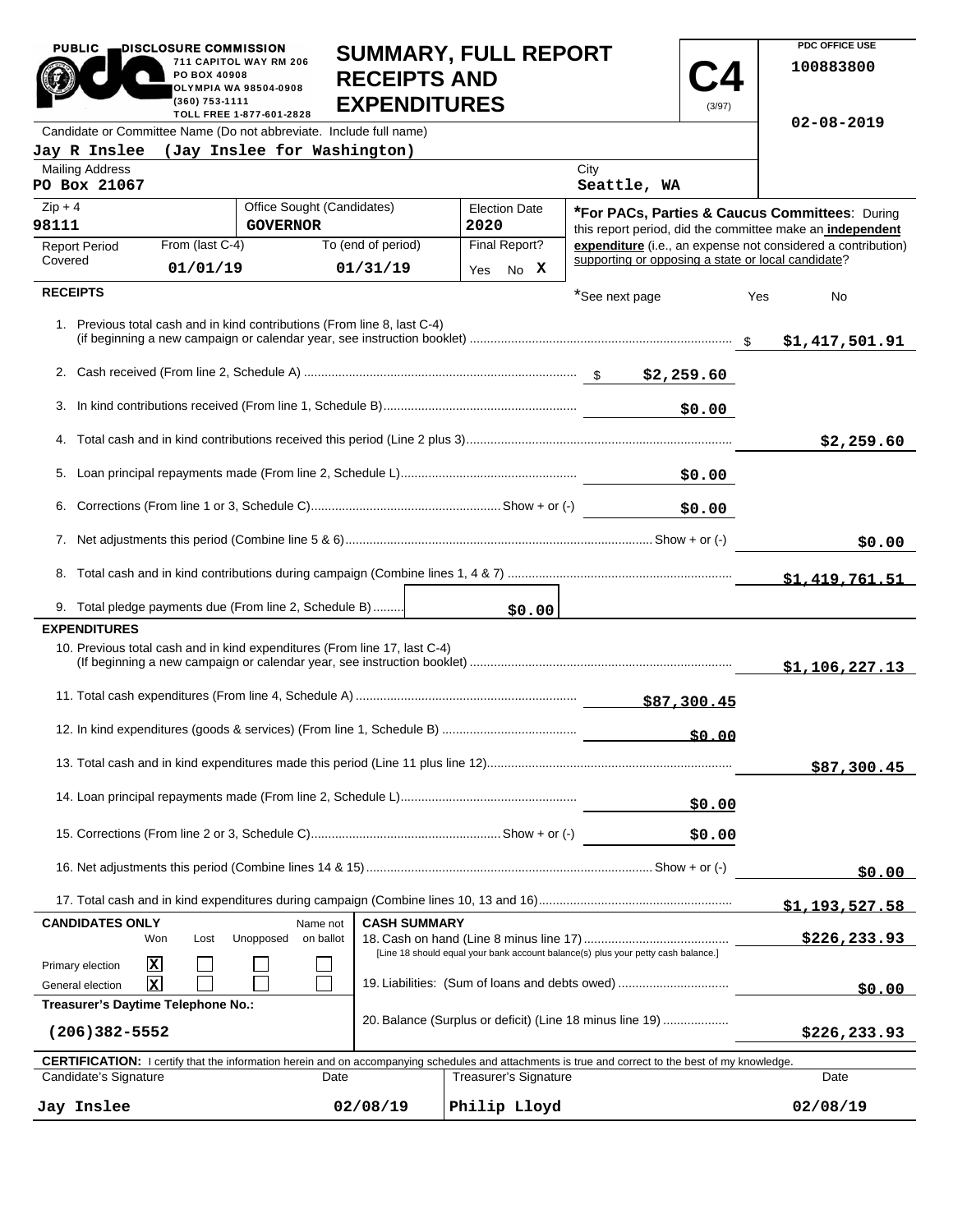## **CASH RECEIPTS AND EXPENDITURE**



Candidate or Committee Name (Do not abbreviate. Use full name.)

| Jay R Inslee (Jay Inslee for Washington) |            |                                                                                                                             |        |                 | 01/01/19                   | 01/31/19       |
|------------------------------------------|------------|-----------------------------------------------------------------------------------------------------------------------------|--------|-----------------|----------------------------|----------------|
|                                          |            | 1. CASH RECEIPTS (Contributions) which have been reported on C3. List each deposit made since last C4 report was submitted. |        |                 |                            |                |
| Date of deposit                          | Amount     | Date of deposit                                                                                                             | Amount | Date of deposit | Amount                     | Total deposits |
| 01/04/2019                               | \$2,259.60 |                                                                                                                             |        |                 |                            |                |
|                                          |            |                                                                                                                             |        |                 |                            |                |
| 2. TOTAL CASH RECEIPTS                   |            |                                                                                                                             |        |                 | Enter also on line 2 of C4 | \$2,259.60     |

**CODES FOR CLASSIFYING EXPENDITURES**: If one of the following codes is used to describe an expenditure, no other description is generally needed. The exceptions are:

- 1) If expenditures are in-kind or earmarked contributions to a candidate or committee or independent expenditures that benefit a candidate or committee, identify the candidate or committee in the Description block;
- 2) When reporting payments to vendors for travel expenses, identify the traveler and travel purpose in the Description block; and

3) If expenditures are made directly or indirectly to compensate a person or entity for soliciting signatures on a statewide initiative or referendum petition, use code "V" and provide the following information on an attached sheet: name and address of each person/entity compensated, amount paid each during the reporting period, and cumulative total paid all persons to date to gather signatures.

> CODE DEFINITIONS ON NEXT PAGE

- C Contributions (monetary, in-kind & transfers)
- I Independent Expenditures
- L Literature, Brochures, Printing
- B Broadcast Advertising (Radio, TV)
- N Newspaper and Periodical Advertising
- O Other Advertising (yard signs, buttons, etc.)
- V Voter Signature Gathering
- P Postage, Mailing Permits
- S Surveys and Polls
- F Fundraising Event Expenses
- T Travel, Accommodations, Meals
- M Management/Consulting Services

Report Date

**2**

- W Wages, Salaries, Benefits
- G General Operation and Overhead

#### **3. EXPENDITURES**

- a) Expenditures of \$50 or less, including those from petty cash, need not be itemized. Add up these expenditures and show the total in the amount column on the first line below..
- b) Itemize each expenditure of more than \$50 by date paid, name and address of vendor, code/description, and amount.
- c) For each payment to a candidate, campaign worker, PR firm, advertising agency or credit card company, attach a list of detailed expenses or copies of receipts/invoices supporting the payment.

| Date Paid | Vendor or Recipient<br>(Name and Address)                               | Code | Purpose of Expense<br>and/or Description | Amount             |
|-----------|-------------------------------------------------------------------------|------|------------------------------------------|--------------------|
| N/A       | Expenses of \$50 or less                                                | N/A  | N/A                                      | \$356.74           |
| 01/04/19  | <b>ACTBLUE</b><br>PO Box 382110<br>Cambridge, MA 02238-2110             |      | Credit Card Processing                   | \$471.33           |
| 01/02/19  | AK Consulting LLC<br>2005 23rd Ave E<br>Seattle, WA 98112-2935          |      | Strategic Consulting                     | \$7,500.00         |
| 01/07/19  | American Express<br>PO Box 650448<br>Dallas, TX 75265-0448              |      | Credit Card Processing                   | \$89.96            |
| 01/02/19  | Bank of America Business Card<br>PO Box 851001<br>Dallas, TX 75285-1001 |      | Microsoft: Data Services                 | \$88.11            |
| 01/03/19  | Bank of America Merchant<br>PO Box 2485<br>Spokane, WA 99210-2485       |      | Credit Card Processing                   | \$133.89           |
| 01/03/19  | Bank of America Merchant<br>PO Box 2485<br>Spokane, WA 99210-2485       |      | Credit Card Processing                   | \$72.46            |
|           |                                                                         |      | Total from attached pages                | \$.<br>\$78,587.96 |

4. TOTAL CASH EXPENDITURES **Example 20 and Secure 20 and Secure 20 and Secure 20 and Secure 20 and Secure 20 and Secure 20 and Secure 20 and Secure 20 and Secure 20 and Secure 20 and Secure 20 and Secure 20 and Secure 20 a**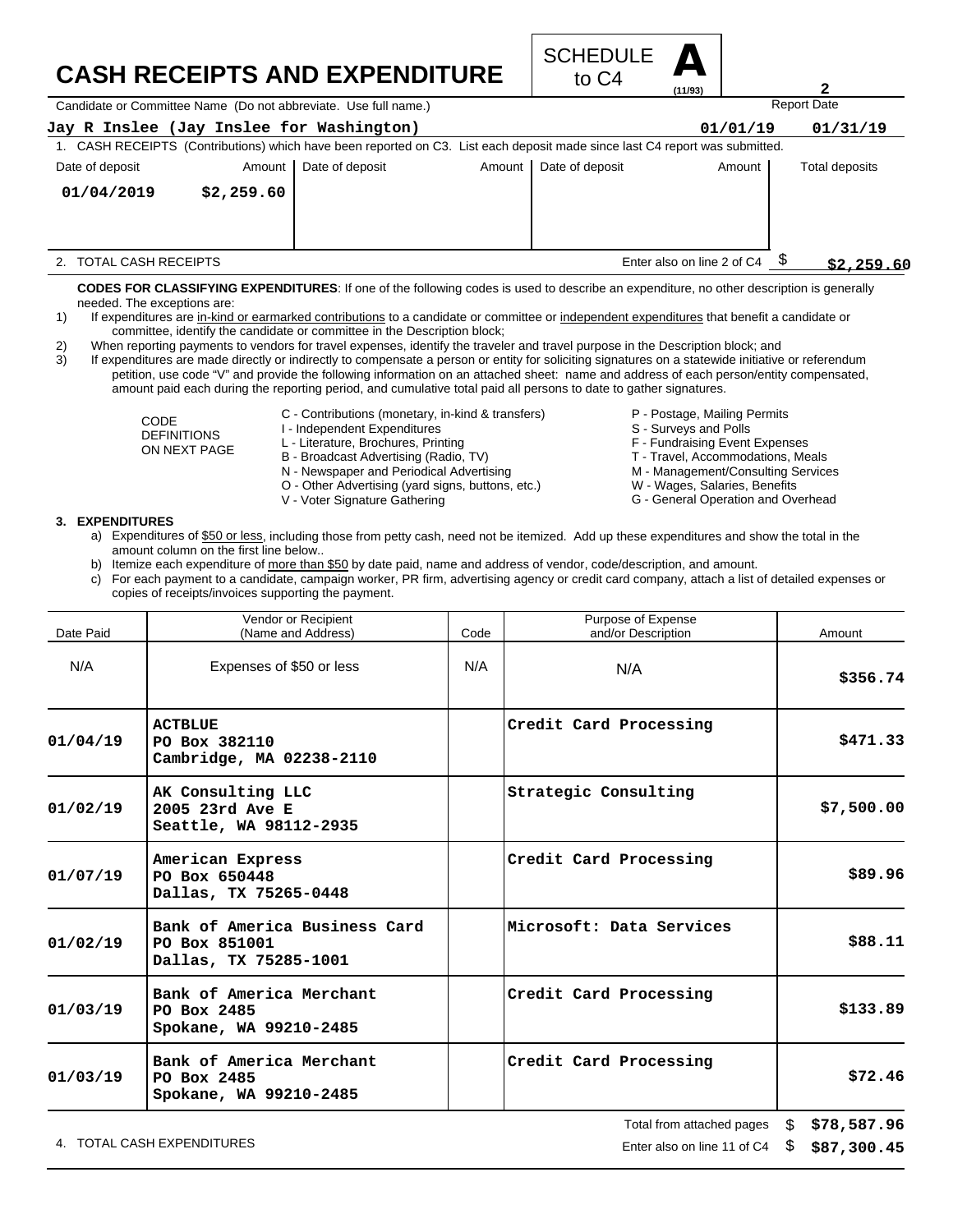## **EXPENDITURES CONTINUATION SHEET (Attachment to Schedule A)**

Candidate or Committee Name (Do not abbreviate. Use full name.)

```
Page 
3
```
**Jay R Inslee (Jay Inslee for Washington) 01/01/19 01/31/19**

Report Date  $01/31/19$ 

| Date Paid | <b>Vendor or Recipient</b><br>(Name and Address)                           | Code | <b>Purpose of Expense</b><br>and/or Description | Amount     |
|-----------|----------------------------------------------------------------------------|------|-------------------------------------------------|------------|
| 01/14/19  | Blue State Digital<br>62187 Collection Center Dr<br>Chicago, IL 60693-0621 |      | Data Services                                   | \$1,500.00 |
| 01/10/19  | Department of Labor and<br>PO Box 34022<br>Seattle, WA 98124-1022          |      | Payroll Taxes                                   | \$99.33    |
| 01/10/19  | Employment Security Department<br>PO Box 34949<br>Seattle, WA 98124-1949   |      | Payroll Taxes                                   | \$708.89   |
| 01/24/19  | Liliane Eriksen<br>2417 11th Ave E<br>Seattle, WA 98102-4042               |      | Wages                                           | \$965.68   |
| 01/31/19  | Liliane Eriksen<br>2417 11th Ave E<br>Seattle, WA 98102-4042               |      | Wages                                           | \$1,066.12 |
| 01/31/19  | Liliane Eriksen<br>2417 11th Ave E<br>Seattle, WA 98102-4042               |      | Mileage Reimbursement                           | \$206.72   |
| 01/31/19  | Liliane Eriksen<br>2417 11th Ave E<br>Seattle, WA 98102-4042               |      | Whole Foods: Travel Food                        | \$52.98    |
| 01/02/19  | JR Consulting Inc.<br>3700 25th Pl W, Apt 201<br>Seattle, WA 98199-2083    |      | Communications Consulting                       | \$4,000.00 |
| 01/02/19  | Newman Partners<br>712 35th Ave<br>Seattle, WA 98122-5204                  |      | Fundraising Fees                                | \$7,500.00 |
| 01/28/19  | Newman Partners<br>712 35th Ave<br>Seattle, WA 98122-5204                  |      | Fundraising Fees                                | \$7,500.00 |
| 01/14/19  | Tracy L Newman<br>712 35th Ave<br>Seattle, WA 98122-5204                   |      | Costco: Event Food &<br>Beverages               | \$1,133.40 |
| 01/14/19  | Tracy L Newman<br>712 35th Ave<br>Seattle, WA 98122-5204                   |      | Safeway: Event Food                             | \$159.97   |

Page Total \$ **\$24,893.09**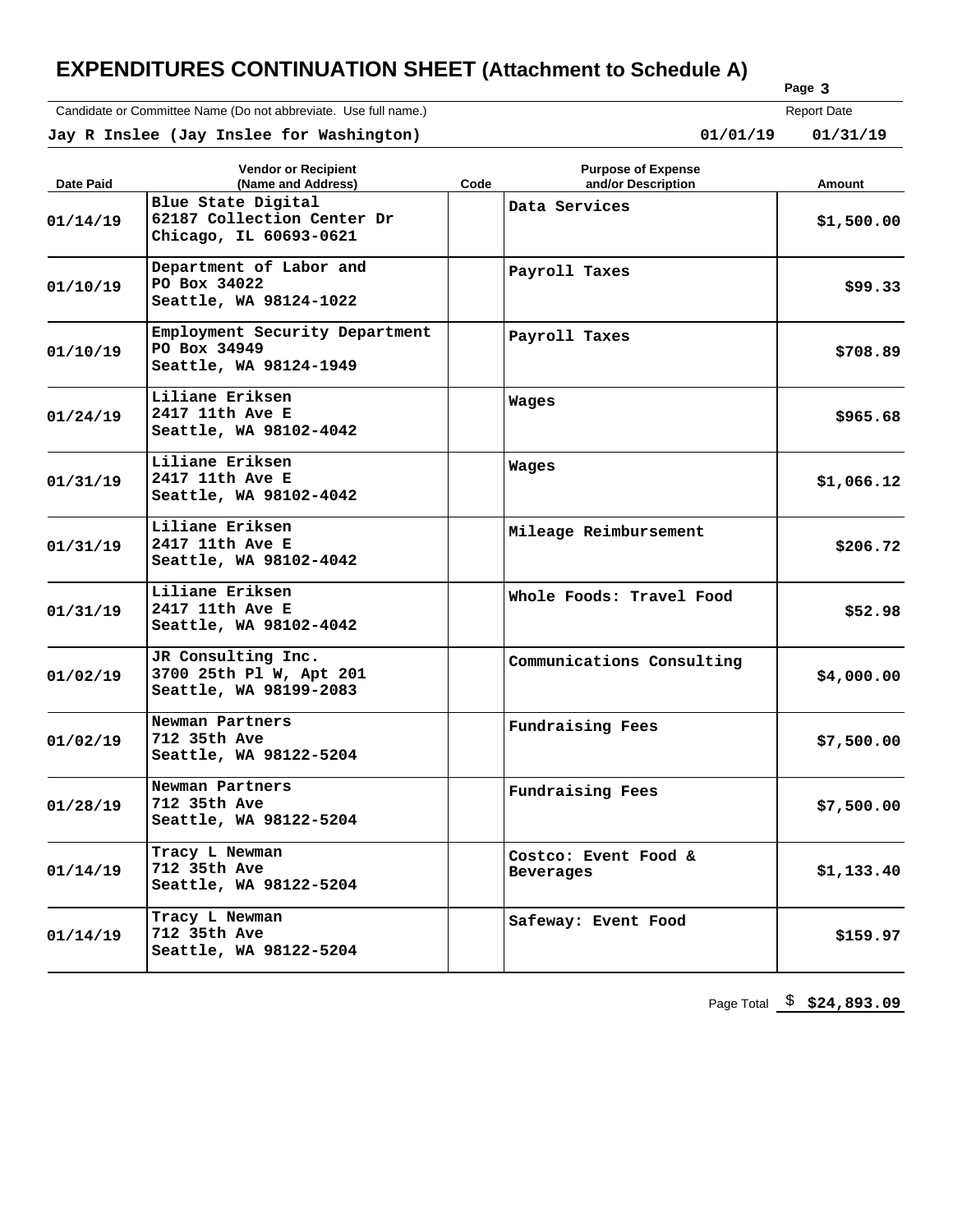# **EXPENDITURES CONTINUATION SHEET (Attachment to Schedule A)**

Candidate or Committee Name (Do not abbreviate. Use full name.)

```
Page 
4
```

| Report Date |
|-------------|
|             |

| Jay R Inslee (Jay Inslee for Washington) |                                                                             |      | 01/01/19                                        | 01/31/19    |
|------------------------------------------|-----------------------------------------------------------------------------|------|-------------------------------------------------|-------------|
| <b>Date Paid</b>                         | <b>Vendor or Recipient</b><br>(Name and Address)                            | Code | <b>Purpose of Expense</b><br>and/or Description | Amount      |
| 01/29/19                                 | On Safari Foods<br>3317 3rd Ave S<br>Seattle, WA 98134-1928                 |      | Event Catering                                  | \$3,039.48  |
| 01/25/19                                 | Overnight Printing and Graphics<br>2412 1st Ave S<br>Seattle, WA 98134-1422 |      | Letterhead Printing                             | \$1,480.48  |
| 01/25/19                                 | Overnight Printing and Graphics<br>2412 1st Ave S<br>Seattle, WA 98134-1422 |      | Holiday Card Printing and<br>Mailing            | \$14,375.67 |
| 01/31/19                                 | Jamal Raad<br>3700 25th Pl W, Apt 201<br>Seattle, WA 98199-2083             |      | Wages                                           | \$1,897.87  |
| 01/02/19                                 | Seattle CFO LLC<br>603 Stewart St, Ste 819<br>Seattle, WA 98101-1229        |      | Accounting/Compliance                           | \$2,500.00  |
| 01/31/19                                 | Seattle CFO LLC<br>603 Stewart St, Ste 819<br>Seattle, WA 98101-1229        |      | Accounting/Compliance                           | \$2,000.00  |
| 01/02/19                                 | Trilogy<br>PO Box 4177<br>Mountain View, CA 94040-0177                      |      | Digital Media Consulting                        | \$7,000.00  |
| 01/02/19                                 | Trilogy<br>PO Box 4177<br>Mountain View, CA 94040-0177                      |      | Website Hosting                                 | \$500.00    |
| 01/02/19                                 | Trilogy<br>PO Box 4177<br>Mountain View, CA 94040-0177                      |      | Hub CRM: Data Services                          | \$500.00    |
| 01/02/19                                 | Trilogy<br>PO Box 4177<br>Mountain View, CA 94040-0177                      |      | Digital Advertising Deposit                     | \$10,000.00 |
| 01/02/19                                 | Trilogy<br>PO Box 4177<br>Mountain View, CA 94040-0177                      |      | Godaddy.com: Domain Renewals                    | \$86.73     |
| 01/25/19                                 | Trilogy<br>PO Box 4177<br>Mountain View, CA 94040-0177                      |      | Digital Media Consulting                        | \$7,000.00  |

Page Total \$ **\$50,380.23**